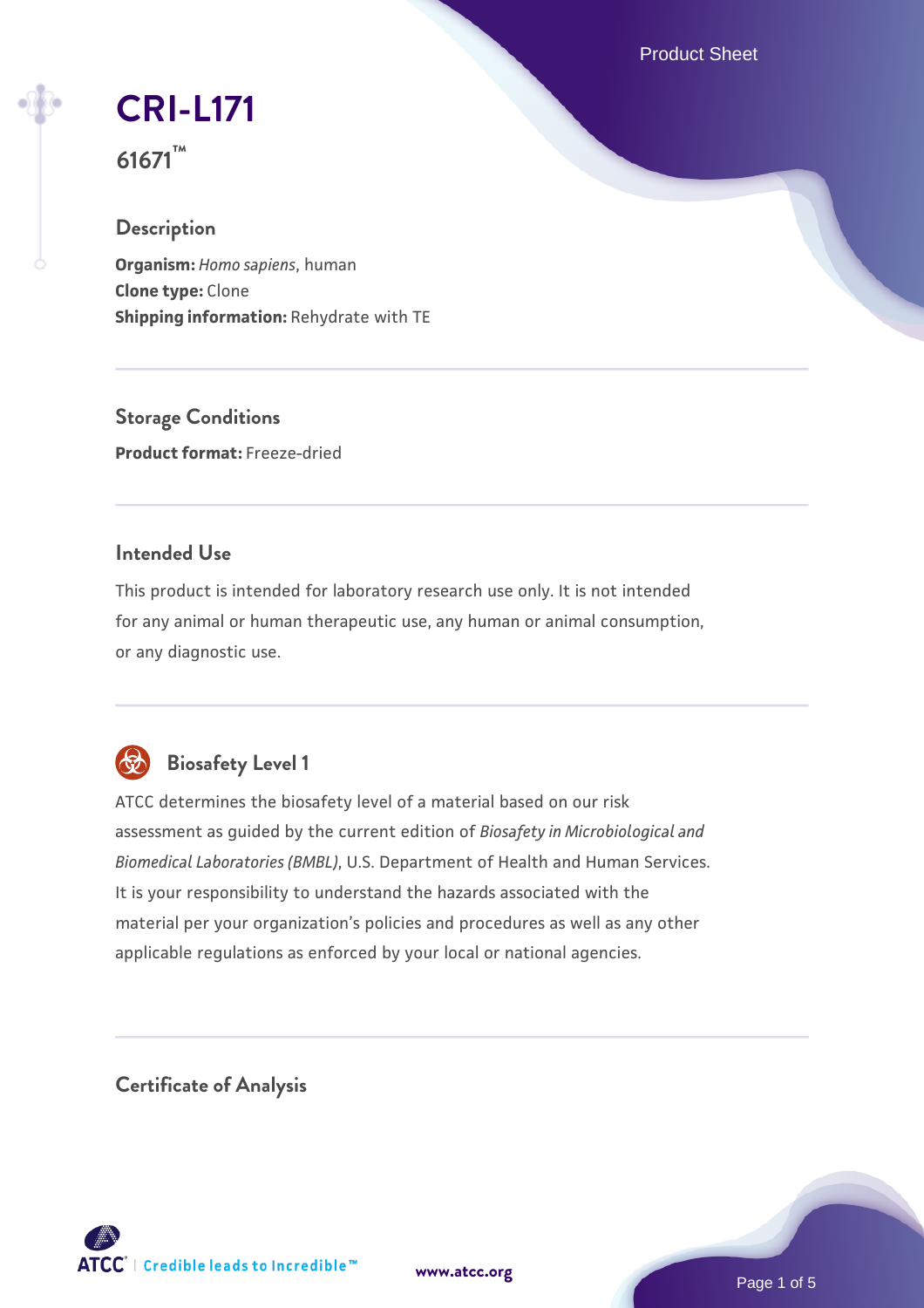#### **[CRI-L171](https://www.atcc.org/products/61671)** Product Sheet **61671**

For batch-specific test results, refer to the applicable certificate of analysis that can be found at www.atcc.org.

#### **Insert Information**

**Insert size (kb):** 14.5 **Type of DNA:** genomic **Insert source:** liver **Insert tissue:** Liver **Gene product:** DNA Segment, single copy [D6S19] **Alleles:** C7, A1, A2, A3, C8, C1, C2, C3, C4, C5, C6

#### **Vector Information**

**Construct size (kb):** 45.0

#### **Material Citation**

If use of this material results in a scientific publication, please cite the material in the following manner: CRI-L171 (ATCC 61671)

#### **References**

References and other information relating to this material are available at www.atcc.org.

# **Warranty**

The product is provided 'AS IS' and the viability of ATCC® products is warranted for 30 days from the date of shipment, provided that the



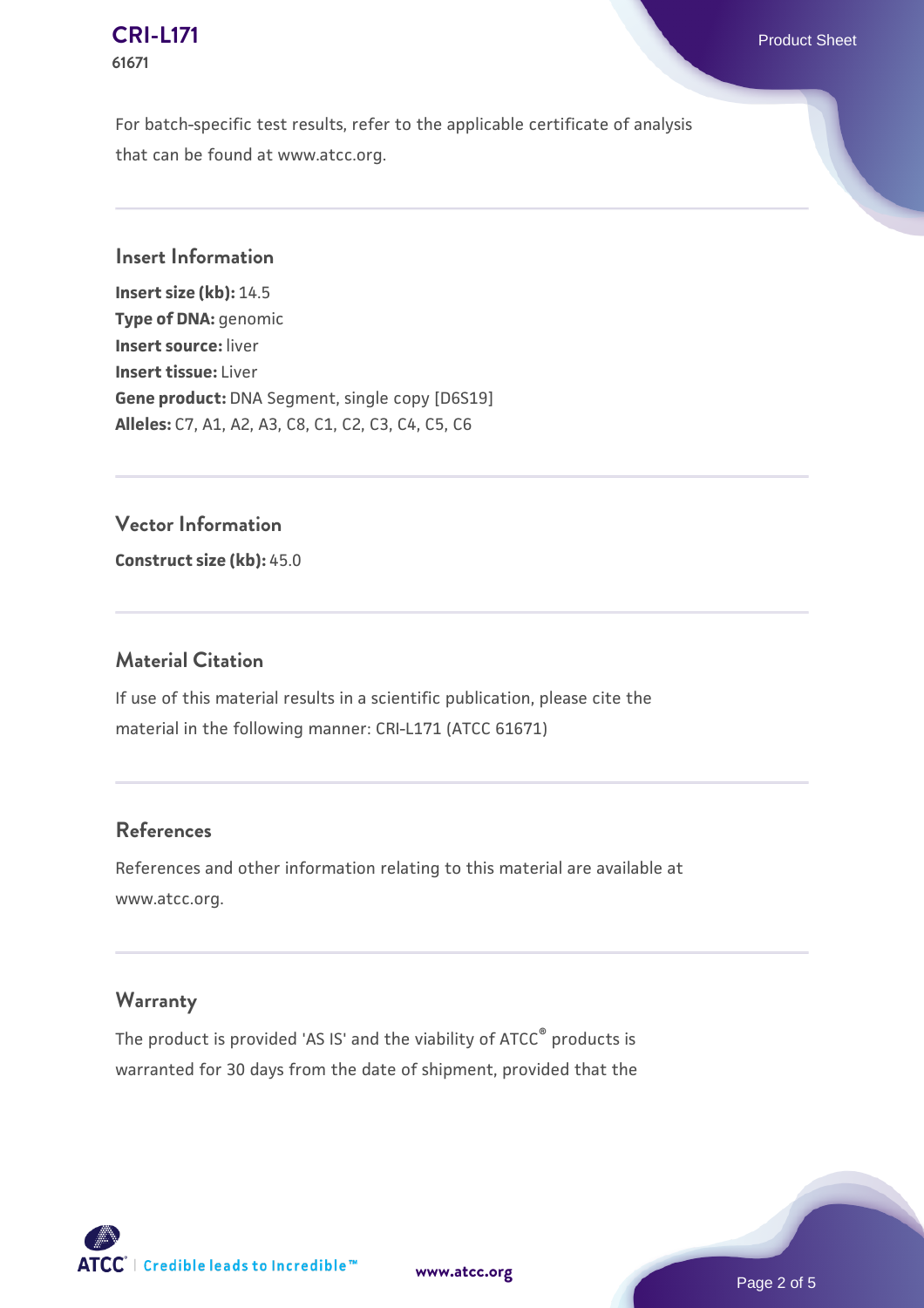customer has stored and handled the product according to the information included on the product information sheet, website, and Certificate of Analysis. For living cultures, ATCC lists the media formulation and reagents that have been found to be effective for the product. While other unspecified media and reagents may also produce satisfactory results, a change in the ATCC and/or depositor-recommended protocols may affect the recovery, growth, and/or function of the product. If an alternative medium formulation or reagent is used, the ATCC warranty for viability is no longer valid. Except as expressly set forth herein, no other warranties of any kind are provided, express or implied, including, but not limited to, any implied warranties of merchantability, fitness for a particular purpose, manufacture according to cGMP standards, typicality, safety, accuracy, and/or noninfringement.

#### **Disclaimers**

This product is intended for laboratory research use only. It is not intended for any animal or human therapeutic use, any human or animal consumption, or any diagnostic use. Any proposed commercial use is prohibited without a license from ATCC.

While ATCC uses reasonable efforts to include accurate and up-to-date information on this product sheet, ATCC makes no warranties or representations as to its accuracy. Citations from scientific literature and patents are provided for informational purposes only. ATCC does not warrant that such information has been confirmed to be accurate or complete and the customer bears the sole responsibility of confirming the accuracy and completeness of any such information.

This product is sent on the condition that the customer is responsible for and assumes all risk and responsibility in connection with the receipt, handling, storage, disposal, and use of the ATCC product including without limitation taking all appropriate safety and handling precautions to minimize health or environmental risk. As a condition of receiving the material, the customer

**[www.atcc.org](http://www.atcc.org)**



Page 3 of 5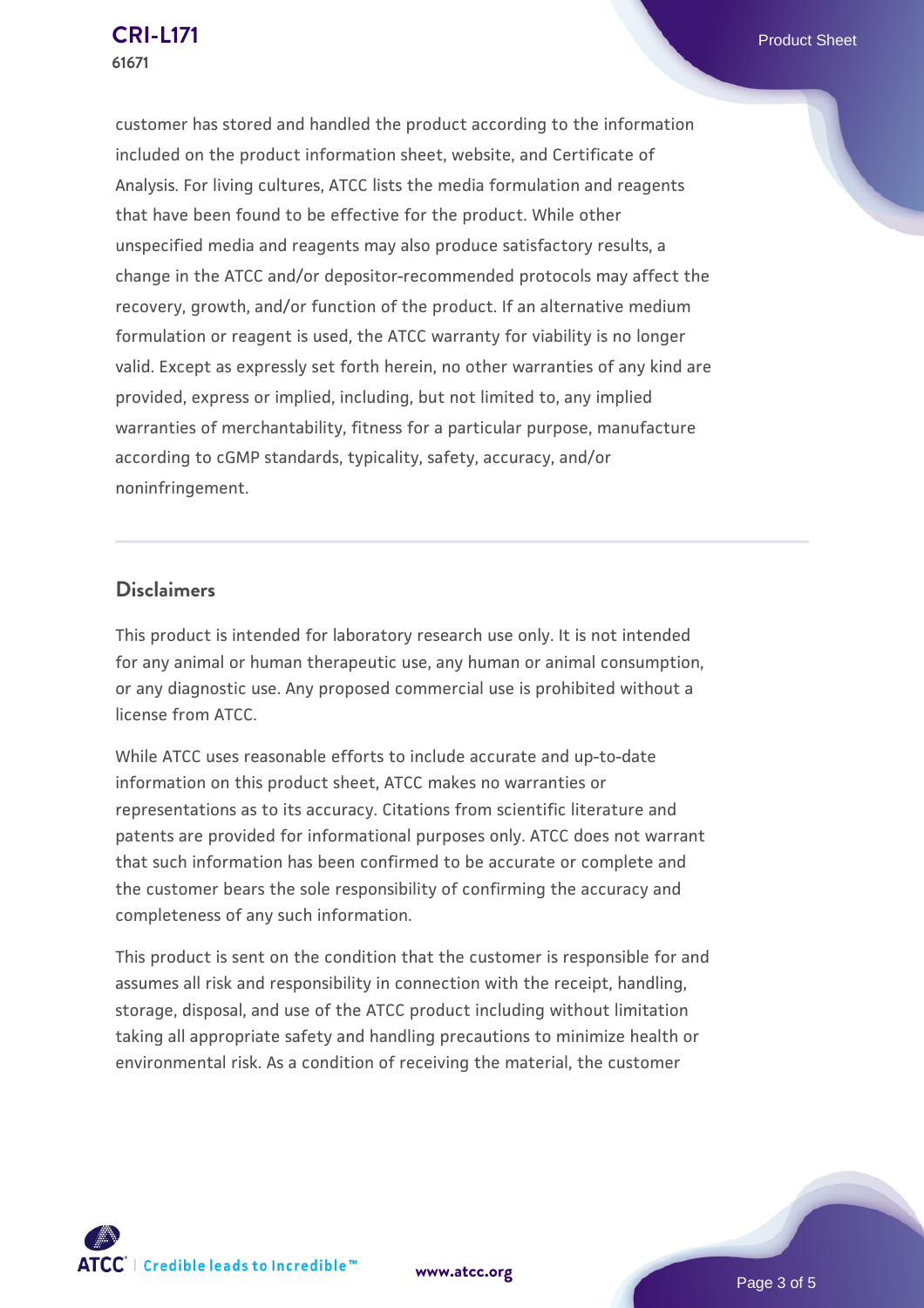agrees that any activity undertaken with the ATCC product and any progeny or modifications will be conducted in compliance with all applicable laws, regulations, and guidelines. This product is provided 'AS IS' with no representations or warranties whatsoever except as expressly set forth herein and in no event shall ATCC, its parents, subsidiaries, directors, officers, agents, employees, assigns, successors, and affiliates be liable for indirect, special, incidental, or consequential damages of any kind in connection with or arising out of the customer's use of the product. While reasonable effort is made to ensure authenticity and reliability of materials on deposit, ATCC is not liable for damages arising from the misidentification or misrepresentation of such materials.

Please see the material transfer agreement (MTA) for further details regarding the use of this product. The MTA is available at www.atcc.org.

# **Copyright and Trademark Information**

© ATCC 2021. All rights reserved. ATCC is a registered trademark of the American Type Culture Collection.

#### **Revision**

This information on this document was last updated on 2021-05-19

# **Contact Information**

ATCC 10801 University Boulevard Manassas, VA 20110-2209 USA US telephone: 800-638-6597 Worldwide telephone: +1-703-365-2700